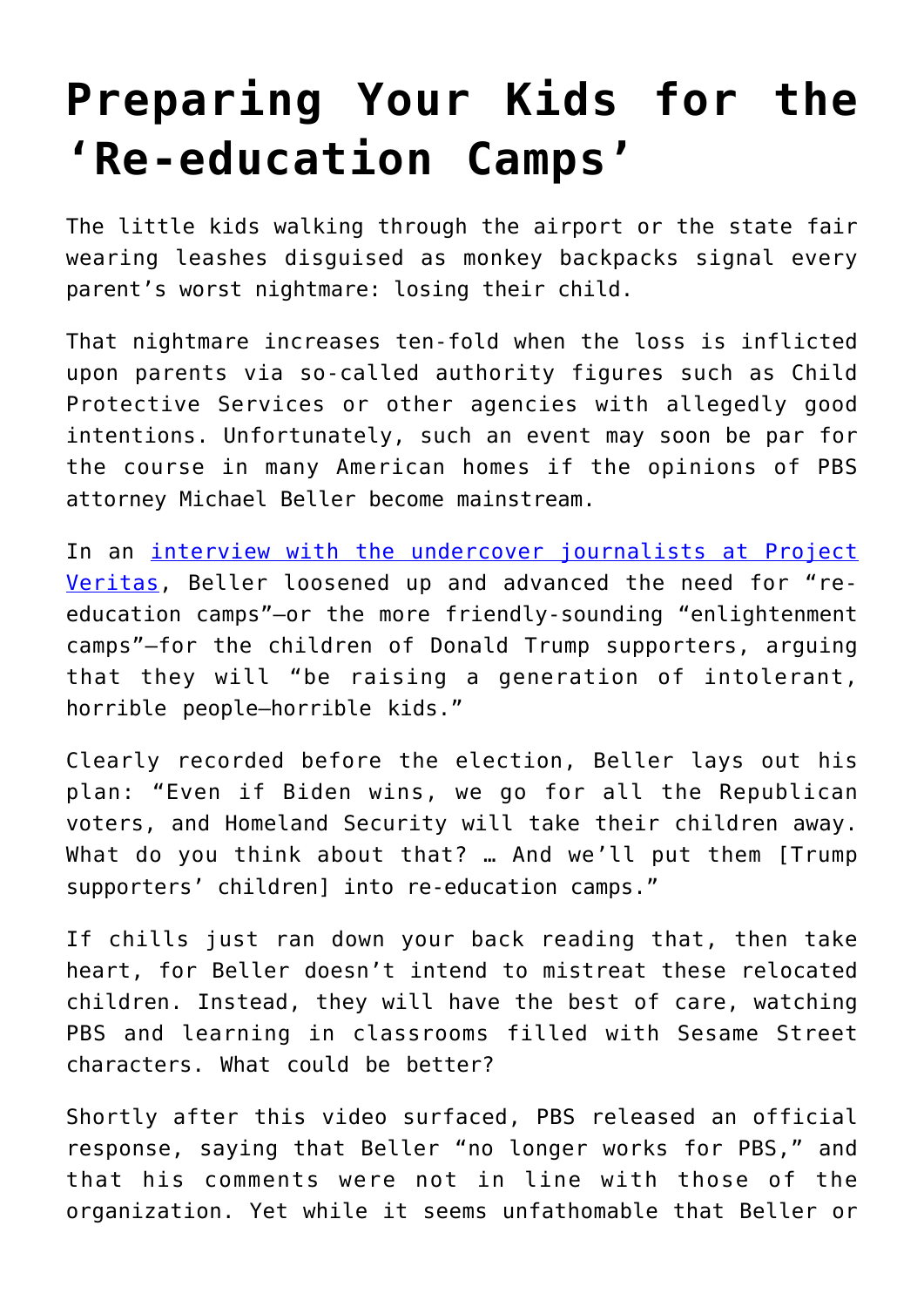anyone else—liberal, conservative, or otherwise—could even entertain the idea of forcibly extracting millions of children from their homes just because the political ideologies of their parents are different, such an idea has been advanced before by a very prominent historical figure: Karl Marx.

Writing in *[The Communist Manifesto](https://www.marxists.org/admin/books/manifesto/Manifesto.pdf)*, Marx noted that the destruction of the family, particularly the separation of children and parents, was a main goal of communism.

"Abolition of the family!" Marx prescribed, noting that "Even the most radical flare up at this infamous proposal of the Communists." Yet this was the goal, for Marx believed the traditional family was built "On capital, on private gain" and would "vanish with the vanishing of capital."

The father of Communism takes direct aim at the parent-child relationship in his next words: "Do you charge us with wanting to stop the exploitation of children by their parents? To this crime we plead guilty."

Marx embraces the idea of "destroy[ing] the most hallowed of relations," replacing the education of children in the home with a social form of the same, noting how Communists seek to co-opt schools as a means of intervention and indoctrination toward their way of thinking.

Is such a plan resurfacing under those who advance a new totalitarian government? Sure, Beller no longer works for PBS, but seeing as he flippantly passes off his opinions, it's hard to imagine that he thinks his views are not socially acceptable in his circles. Thus, those who will not submit willingly to the new "woke" totalitarian way of thinking must be made to conform to the mold, and if not themselves, then most certainly their children.

So what do we do? Do we sit back and wait for the inevitable? Do we fight to the death to keep our children and train them in our values and beliefs?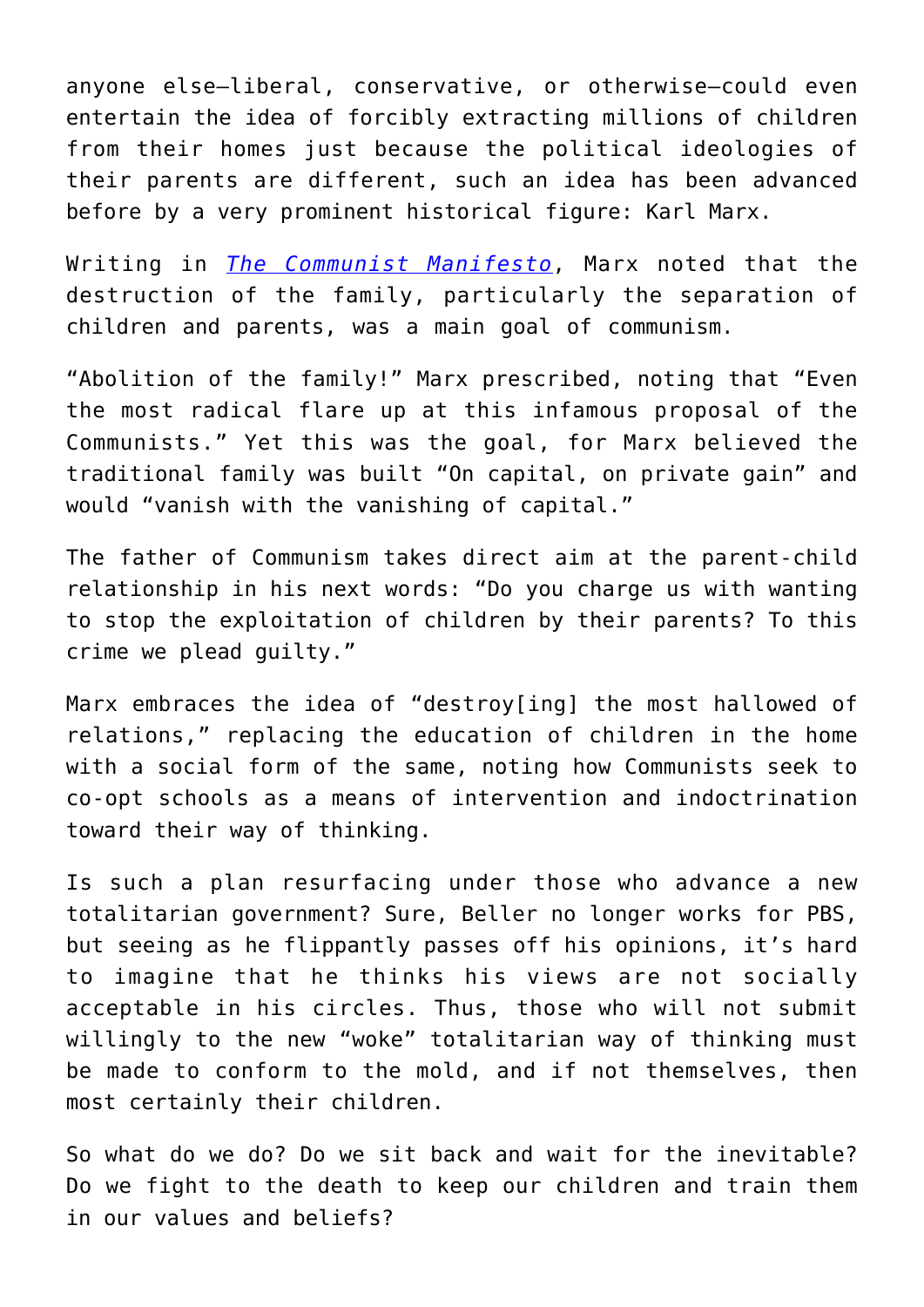Most of us would surely do the latter. But what if even that fails? How do we prepare our children for the time when—God forbid—they may be forcibly separated from us and indoctrinated with ideologies that we can't and won't accept?

Two answers to that question are offered in the concluding paragraphs of W. Cleon Skousen's 1958 book, *[The Naked](https://www.amazon.com/gp/product/1630720615/ref=as_li_qf_asin_il_tl?ie=UTF8&tag=intelltakeo0d-20&creative=9325&linkCode=as2&creativeASIN=1630720615&linkId=27ddc4bd6539cf6a0f59064383a89bec) [Communist](https://www.amazon.com/gp/product/1630720615/ref=as_li_qf_asin_il_tl?ie=UTF8&tag=intelltakeo0d-20&creative=9325&linkCode=as2&creativeASIN=1630720615&linkId=27ddc4bd6539cf6a0f59064383a89bec)*:

*If the challenge to our youth today is a war of ideologies, then it is time for us to take the offensive. We should not sit back and wait for our boys and girls to be indoctrinated with materialistic dogma and thereby make themselves vulnerable to a Communist conversion when they are approached by the agents of force and fear who come from across the sea. For two generations an important phase of American life has been disintegrating. As parents and teachers we need to recognize that if this pillar of our culture collapses, our own children will be the casualties. This disintegration must stop. …*

*Of course, we must do more than merely teach correct principles—certainly we must practice them. I therefore close with the words of Francis Bacon who said: 'It is not what you eat, but what you digest that makes you strong. It is not what you earn, but what yousave that makes you rich. It is not what you preach, but what you practice that makes you a Christian!'* 

Teach and do. Simple words, but incredibly challenging to put into practice. The challenge is worth it, however.

So teach your children history. Train them to value things like truth, family, and morality. Take them to church and instill Scriptural principles in their hearts. But don't just impress such things upon them. Personally adopting these